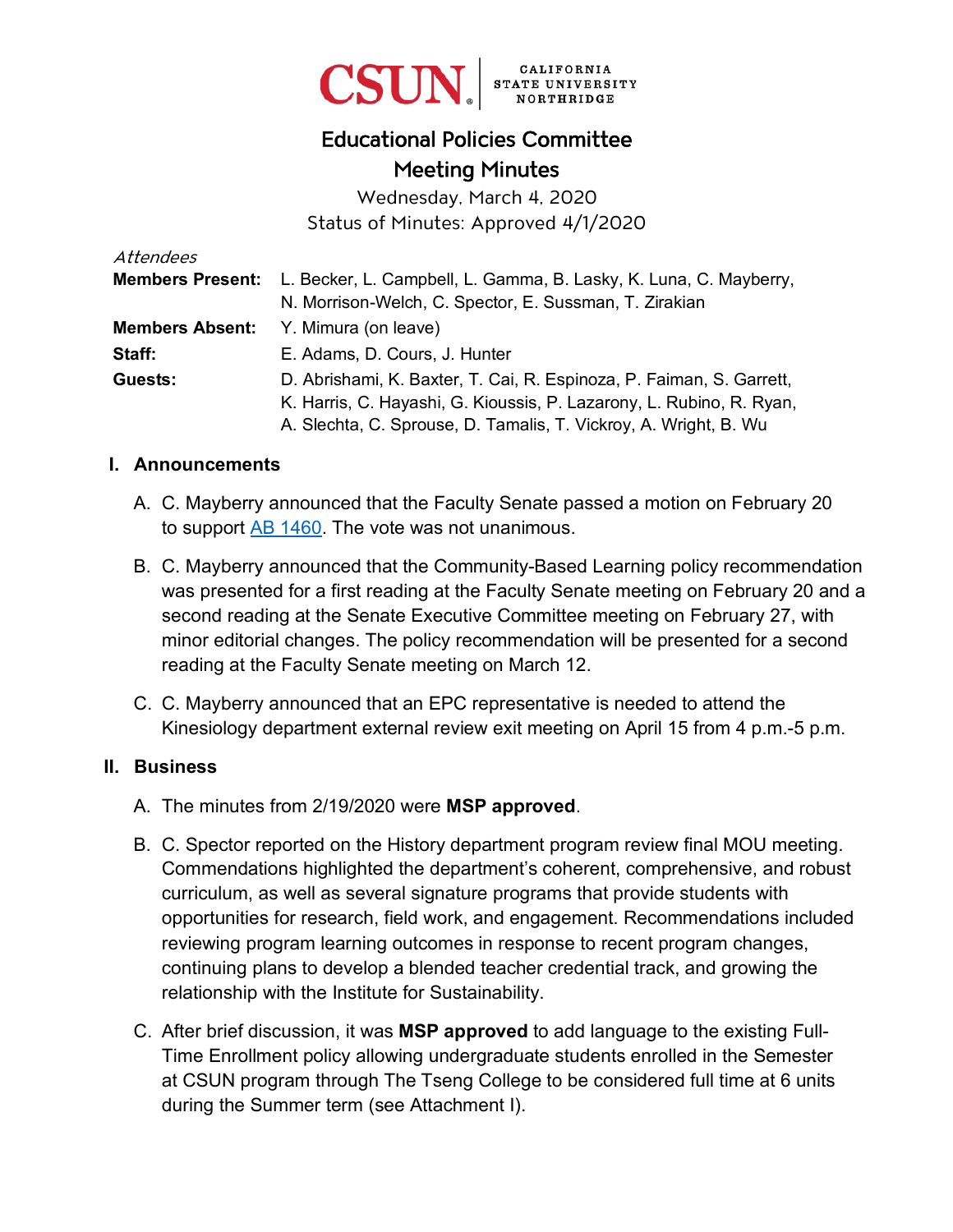D. The following item was informational and not voted on (effective Fall 2020). **SELECTED TOPICS**

### **College of Humanities**

1. CHS 495ID – Identity in Popular Chicana/o Performance (3)

#### E. Early Implementation Proposals (Action Item)

### **Mike Curb College of Arts, Media, and Communication** *Cinema and Television Arts Course Modifications*

- 1. CTVA 452 Senior Film Project (3). **MSP approved** with revisions. Change *senior status* to *senior standing*, and add course description and grading criteria to the syllabus.
- 2. CTVA 453 Advanced Film Production (3). **MSP approved** with revisions. Add course description and grading criteria to the syllabus.

#### *New Course*

3. CTVA 452B – Senior Film Project II (1). **MSP approved** with revisions. Revise course description and add grading criteria to the syllabus.

### *Program Modification*

- 4. Cinema and Television Arts, B.A. Film Production Option. **MSP approved** with revisions. Correct unit count on form and confirm if note for provisional majors should be removed from the catalog copy.
- F. College of Science and Mathematics (Action Item)

## *Biology*

### *Course Modification*

1. BIOL 316/L – Plant Biology and Lab (3/1). **MSP approved** with addition of the CS statement at the end of the course description.

### *Program Modifications*

- 2. Biology, B.A. **MSP approved**.
- 3. Biology, B.S. Ecology and Evolutionary Biology Option. **MSP approved**.
- 4. Biology, B.S. Marine Biology Option. **MSP approved**.
- 5. Biology Minor. **MSP approved**.

# *Chemistry and Biochemistry*

## *Course Modifications*

- 6. CHEM 100 Principles of Chemistry (3). **MSP approved**.
- 7. CHEM 101 General Chemistry I (4). **MSP approved** with revision to the prerequisite statement.
- 8. CHEM 102 General Chemistry II (4). **MSP approved**.
- 9. CHEM 103 Introductory Chemistry I (3). **MSP approved**.
- 10.CHEM 352 Physical Chemistry II (4). **MSP approved**.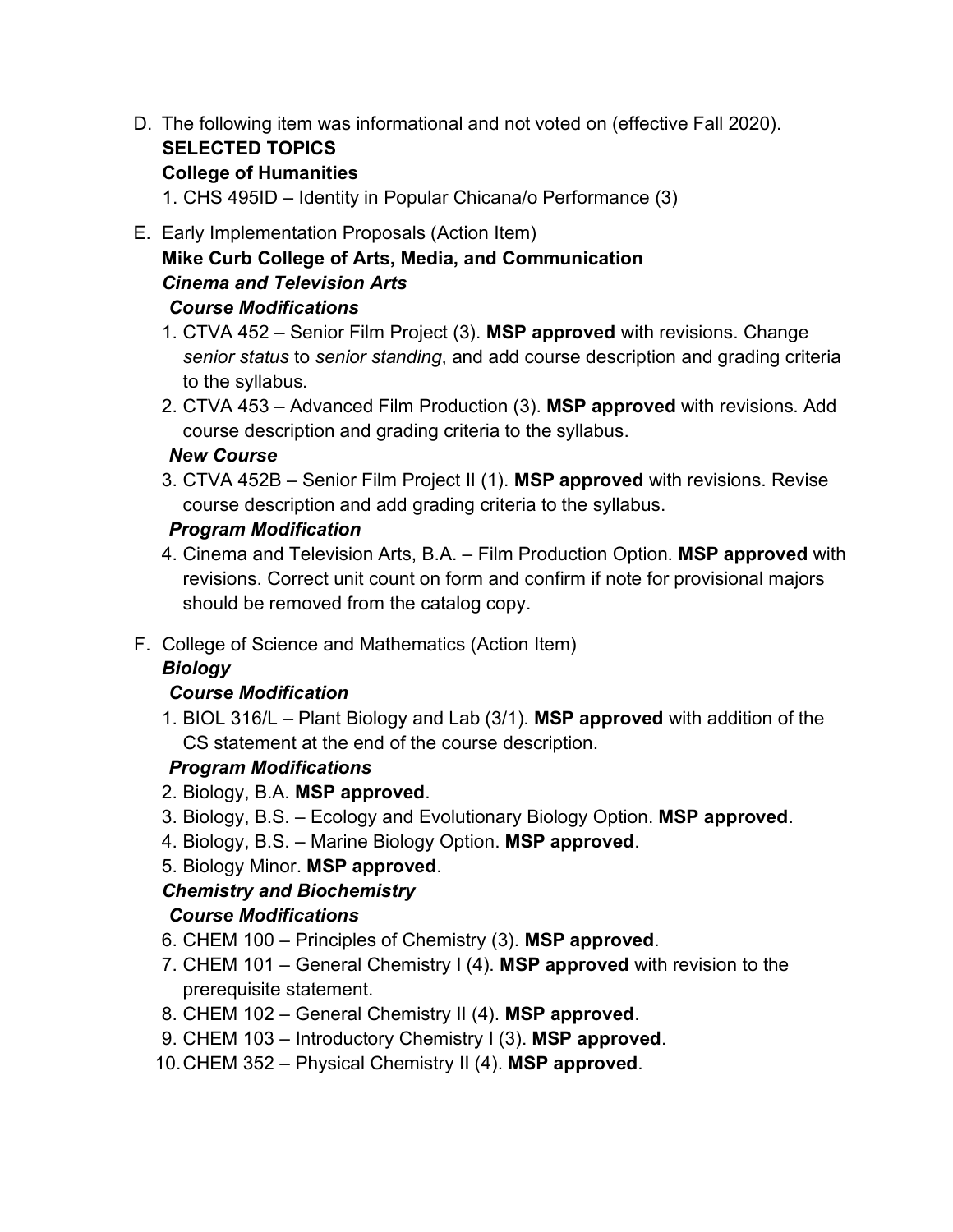### *Mathematics*

### *Course Modifications*

- 11.MATH 320 Foundations of Higher Mathematics (3). **MSP approved**.
- 12.MATH 326 Discrete Math (3). **MSP approved**.
- 13.MATH 340 Introductory Probability (3). **MSP approved**.
- 14.MATH 440A Mathematical Statistics I (3). **MSP approved**.
- 15.MATH 440B Mathematical Statistics II (3). **MSP approved**.
- 16.MATH 442A-Z Topics in Mathematical Statistics (3). **MSP approved**.
- 17.MATH 450A Advanced Calculus I (3). **MSP approved**.
- 18.MATH 450B Advanced Calculus II (3). **MSP approved**.
- 19.MATH 455 Complex Variables (3). **MSP approved**.
- 20.MATH 462 Advanced Linear Algebra (3). **MSP approved**.
- 21.MATH 463 Number Theory (3). **MSP approved**.
- 22.MATH 480 Partial Differential Equations (3). **MSP approved**.
- 23.MATH 482 Combinatorial Algorithms (3). **MSP approved**.
- 24.MATH 483 Mathematical Modeling (3). **MSP approved**.
- 25.MATH 262 Introduction to Linear Algebra (3). **MSP approved**.
- 26.MATH 341 Applied Statistics I (3). **MSP approved**.
- 27.MATH 360 Abstract Algebra I (3). **MSP approved**.
- 28.MATH 460 Abstract Algebra II (3). **MSP approved**.
- 29.MATH 481A Numerical Analysis (3). **MSP approved**.
- G. College of Health and Human Development (Action Item)

# *Recreation and Tourism Management Course Modification*

1. RTM 310/L – Adventure Recreation and Human Relations and Lab (2/1). **Tabled** for revisions. Add *ability* to the course description, consult with affected departments in Section F, and update the impact statement on the form. Add letter grade breakdown and bibliography of book report books to the syllabus. Additionally, syllabus needs to demonstrate how the WI requirement is met, including revision of writing.

## *Environmental and Occupational Health*

## *Course Modification*

2. EOH 353 – Global Perspectives of Environmental Health (3). **Postponed** due to lack of time.

# *Family and Consumer Sciences*

## *Course Modifications*

3. FCS 315 – Issues in Housing (3). **Tabled** for revisions. Update record of consultation and fix GE section in course description (B5 instead of B) on the form. Include formal course description, update WI SLOs to match the catalog, add grading scale, and demonstrate how the WI requirement is met in the syllabus, including at least 2,500 words and revision of writing.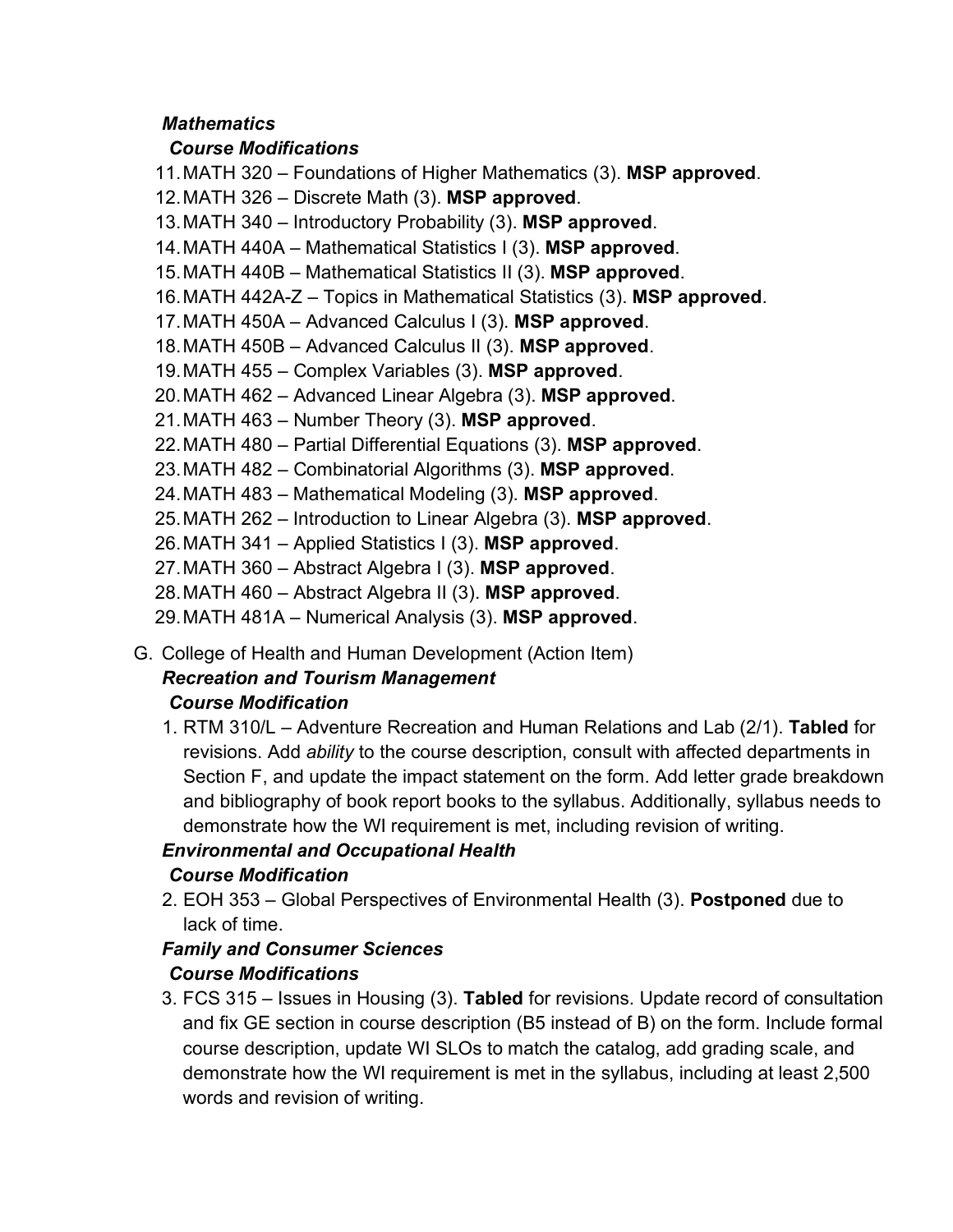- 4. FCS 323 Family and Individual Money Management (3). **Tabled** for revisions. Update record of consultation and fix GE section in course description (B5 instead of B) on the form. Include formal course description, update SLOs to match the catalog, and demonstrate how the WI requirement is met in the syllabus, including at least 2,500 words and revision of writing.
- 5. FCS 324 Consumer Rights, Issues, and Problems (3). **Tabled** for revisions. Update record of consultation and fix GE section in course description (B5 instead of B) on the form. Update WI SLOs to match the catalog, demonstrate how the WI requirement is met in the syllabus, including at least 2,500 words and revision of writing.
- 6. FCS 340 Marriage and Family Relations (3). **Tabled** for revisions. Include formal course description with prerequisites, update SLOs to match the catalog, and demonstrate how the WI requirement is met in the syllabus, including at least 2,500 words and revision of writing.

## *Health Sciences*

## *Course Modifications*

- 7. HSCI 336 Health Aspects of Drug Use (3). **MSP approved** with revisions. Update record of consultation on the form. Include complete course description and demonstrate how the WI requirement is met in the syllabus, including at least 2,500 words and revision of writing.
- 8. HSCI 337 Nutrition and Health (3). **Tabled** for revisions. Update record of consultation on the form. Include complete course description and demonstrate how the WI requirement is met in the syllabus, including at least 2,500 words and revision of writing.
- 9. HSCI 345 Issues in Public Health (3). **Tabled** for revisions. Update course description and record of consultation on the form. Include complete course description and demonstrate how the WI requirement is met in the syllabus, including at least 2,500 words and revision of writing.
- 10.HSCI 413 Leadership and Direction in the Administration of Health Services (3). **Postponed** due to lack of time.

### *New Course*

11.HSCI 484A – Positron Emission Tomography: Fusion Imaging (3). **Postponed** due to lack of time.

### *Program Modifications*

- 12. Radiologic Sciences, B.S. **Postponed** due to lack of time.
- 13. Health Administration, B.S. **Postponed** due to lack of time.

### *Kinesiology*

### *New Courses*

14.KIN 307 – Facilities and Event Administration in the Sport Industry (3). **Postponed** due to lack of time.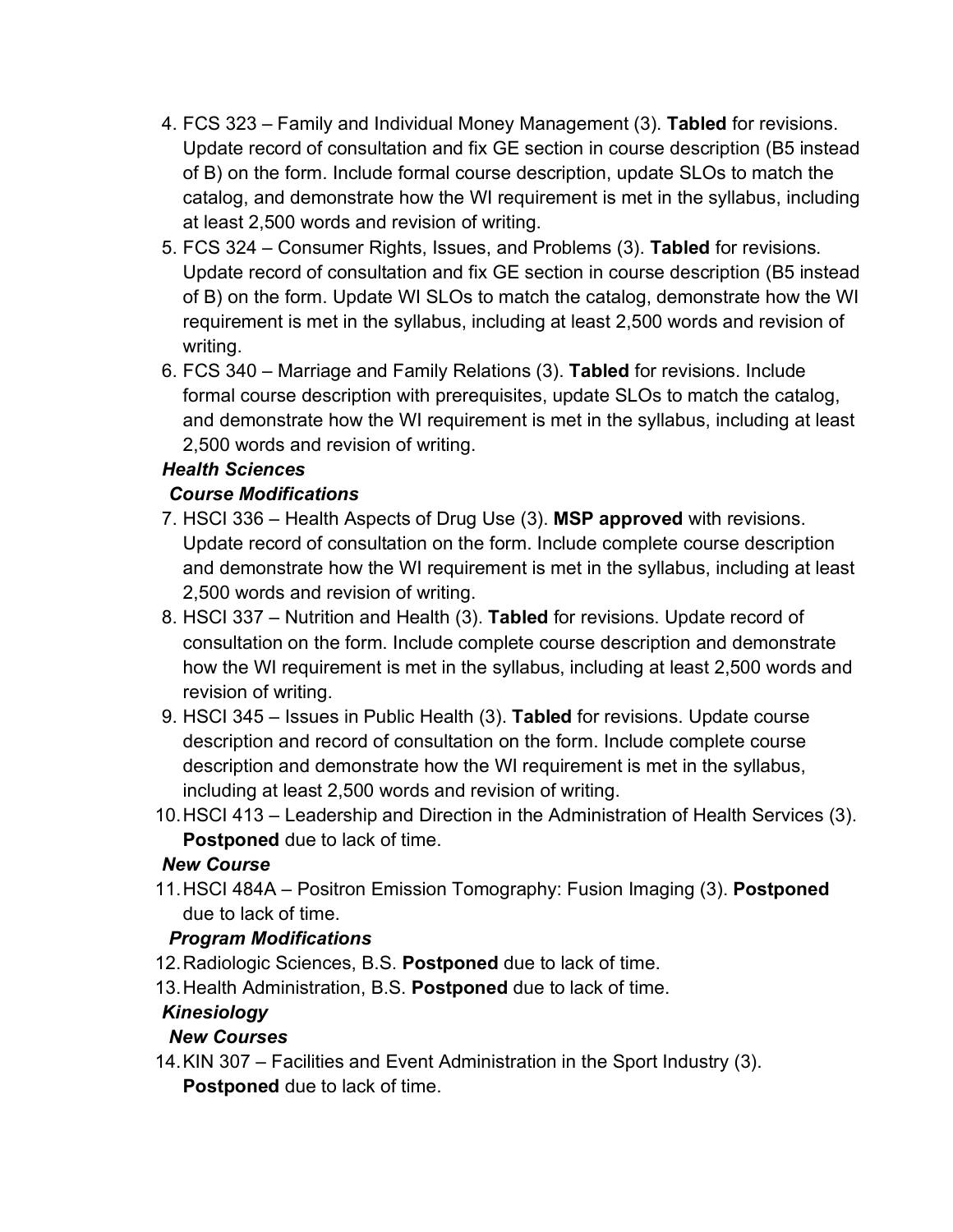15.KIN 308 – Marketing and Public Relations in the Sport Industry (3). **Postponed** due to lack of time.

## *Program Modification*

16.Kinesiology, B.S. – Sport Studies Option. **Postponed** due to lack of time.

Meeting adjourned at 3:58 p.m.